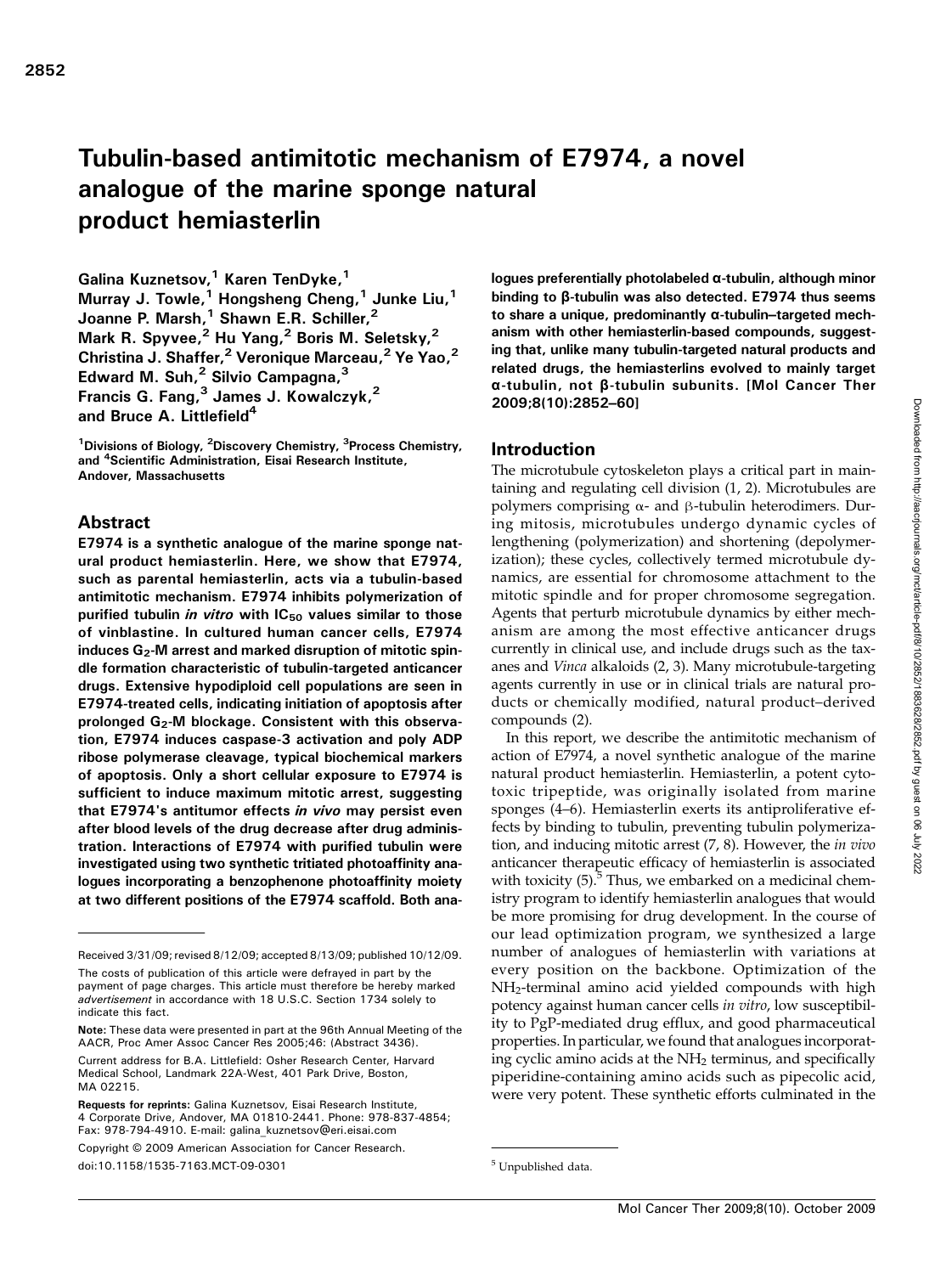

Figure 1. Chemical structures of hemiasterlin, E7974, and photoaffinity probes ER-809878 and ER-812906

discovery of the N-isopropyl-D-pipecolic acid derivative E7974 (Fig. 1; refs. 9–12). E7974 retains the potent in vitro anticancer activity of hemiasterlin, $6$  inhibiting the proliferation of a wide variety of human cancer cell types at subnanomolar or low nanomolar concentrations. Importantly, E7974 retains strong potency in cells overexpressing PgP or harboring mutations in the β-tubulin genes that render such cells resistant to the taxanes.<sup>6</sup> E7974 shows strong *in vivo* antitumor efficacy in many human xenograft cancer models, including tumor models that are resistant to paclitaxel. $6$  To characterize the anticancer mechanism of E7974, we studied its effects on cell cycle distribution of cultured human cancer cells, formation of mitotic spindles, and induction of apoptosis. Here, we show that E7974 perturbs formation of normal mitotic spindle architecture, blocks cells in the  $G_2$ -M phase of the cell cycle after only short exposure times, and induces a long-lasting mitotic blockade that ultimately triggers apoptosis. Based on these favorable preclinical findings, E7974 was selected for human clinical testing, and is currently undergoing phase I clinical trials for cancer (13–16).

#### Materials and Methods **Materials**

E7974 (see, e.g., example 14; ref. 10), and two photoaffinity probes, ER-809878 and ER-812906, were synthesized at Eisai Research Institute (Fig. 1). The photoaffinity moiety chosen was a benzophenone, which was incorporated into two positions on the E7974 scaffold either by replacing the  $t$ -butylglycine with a  $p$ -benzoylphenylalanine amino acid (ER-809878) or by attaching a p-benzoylphenylalanine amino ester to the COOH terminus of E7974 by an amide bond (ER-812906). The tritium-labeled versions of the probes were synthesized under contract by GE Healthcare (formerly Amersham Biosciences) using appropriate  $p-(3,5$ dibromobenzoyl)phenylalanine derivatives prepared at Eisai Research Institute. Vinblastine sulfate was purchased from Sigma-Aldrich.

#### Cell Culture and E7974 Treatment

U-937 human histiocytic lymphoma cells were obtained from American Type Culture Collection (17) and maintained in suspension culture in RPMI 1640 supplemented with 10% fetal bovine serum, 100 I.U./mL penicillin, 100 μg/mL streptomycin, and 85 mg/mL sodium pyruvate. DU 145 human prostate cancer cells were obtained from American Type Culture Collection and maintained as an adherent culture in Eagle's MEM medium containing 10% fetal bovine serum, 100 I.U./mL penicillin, and 100 μg/mL streptomycin. Stock solutions of E7974 were prepared in 100% anhydrous DMSO (Sigma-Aldrich) and stored in small aliquots at −80 °C until use. Cells were treated with

<sup>&</sup>lt;sup>6</sup> G. Kuznetsov, K. TenDyke, M.J. Towle, H. Cheng, D. Liu, C. Rowell,<br>J.P. Marsh, J. Wu, S.E.R. Schiller, M.R. Spyvee, H. Yang, B.M. Seletsky,<br>C.J. Shaffer, V. Marceau, Y. Yao, E.M. Suh, S. Campagna, F.G. Fang, J.J. Kowalczyk, B.A. Littlefield. In vitro and in vivo antitumor activities of a novel hemiasterlin analogue E7974. Manuscript in preparation, and data presented in part at the 96th Annual Meeting of the AACR, Proc Amer Assoc Cancer Res 2005;46: (Abstract 3432).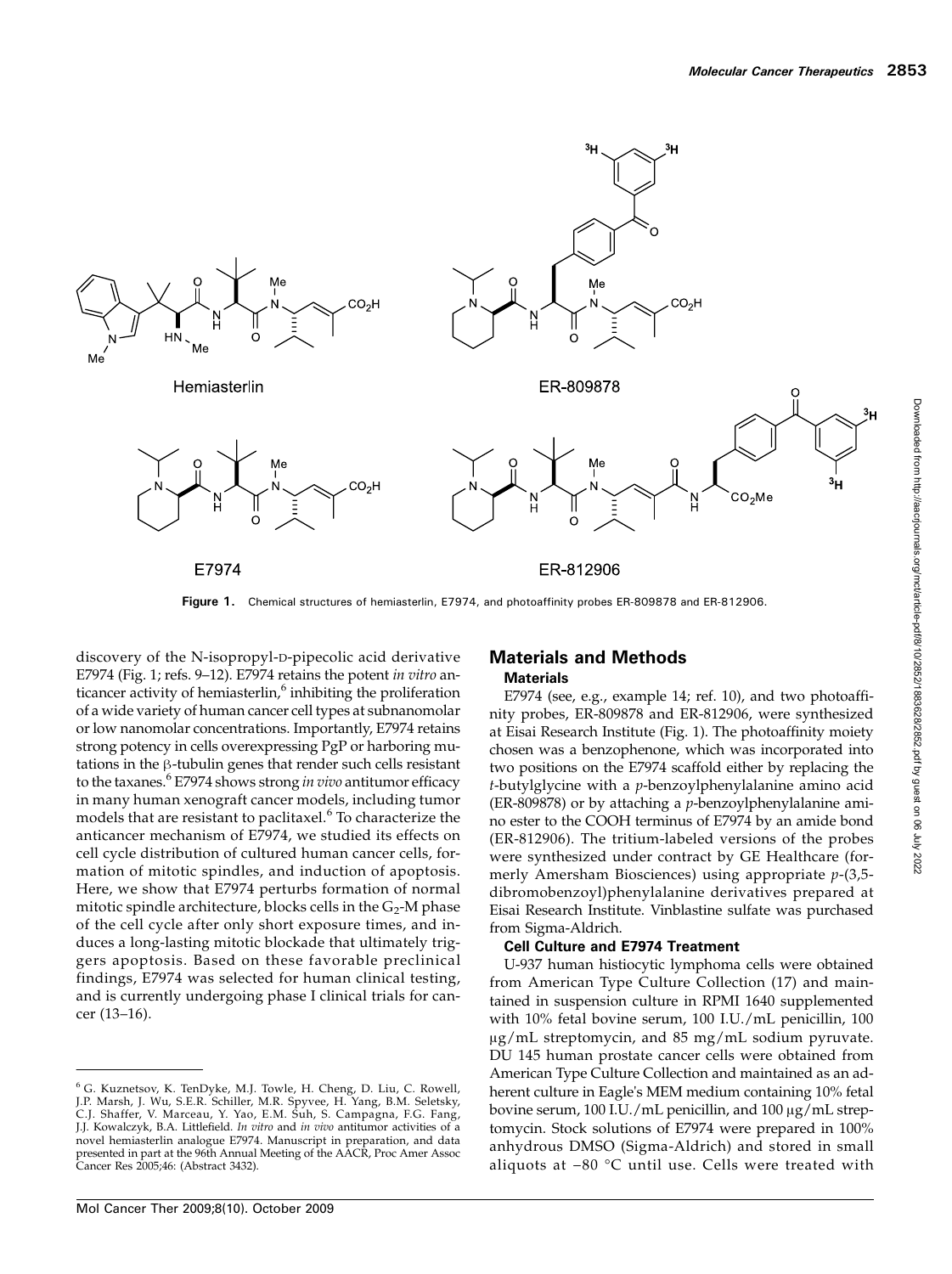E7974 for the indicated periods of time following appropriate sterile dilution of DMSO stock solutions into tissue culture medium. Final DMSO concentrations during treatment of cells did not exceed  $0.1\%$  (v/v).

#### Flow Cytometric Analysis of Cell Cycle Distribution

DNA content analysis of U-937 cells was done by flow cytometry as described (18). Briefly, exponentially growing U-937 cells were exposed to 300 nmol/L E7974 for 0 to 24 h. Samples (2–4  $\times$  10<sup>6</sup> cells) were collected by centrifugation, fixed in 70% ethanol/30% saline solution, subjected to RNase digestion, and incubated with 5 μg/mL propidium iodide. Single-channel flow cytometry was done on a Becton Dickinson FACScan flow cytometer. Collection and analysis of data were done using Becton Dickinson CELLQuest software for the Macintosh computer. Doublet events were eliminated from analyses by gating on FL2-W/FL2-A primary plots before histogram analysis of DNA content (measured as FL2-A).

#### Preparation of Whole Cell Lysates and Immunoblot Analysis

U-937 cells were incubated in the presence or absence of 300 nmol/L E7974 for 24 h. Cells were harvested by centrifugation and lysed in Laemmli's sample buffer [60 mmol/LTris (pH 6.8), 2% SDS, 10% glycerol, 0.025% bromophenol blue] containing a protease inhibitor cocktail (Calbiochem) consisting of 1 mmol/L AEBSF, 0.8 μmol/L aprotinin, 50 μmol/L bestatin, 15 μmol/L E-64, 20 μmol/L leupeptin hemisulfate, and  $10 \mu$ mol/L pepstatin A, and supplemented with 1 mmol/L

phenylmethylsulfonyl fluoride, 20 μmol/L caspase inhibitor Z-VAD-FMK, and 50 mmol/L DTT. Cell lysates were heated to 100°C for 10 min and subjected to SDS-PAGE. This was followed by Western blot analysis using antibodies against two apoptosis-related protein targets, poly ADP ribose polymerase (PARP), and caspase-3 (BD Pharmingen).

#### Immunofluorescence Microscopy

DU 145 cells were seeded at  $6 \times 10^3$  cells per chamber in Lab-Tek II 8-chamber #1.5 cover glass slides (Electron Microscopy Sciences). Cells were allowed to adapt to culture during 24 h of incubation at 37 °C without treatment. E7974 and vinblastine were then added to cells at concentrations approximately 3 or 10 times higher than the corresponding  $IC_{50}$  values for DU 145 cell growth inhibition.<sup>6</sup> Cells were incubated with the test compounds for 18 h, with control cells receiving equivalent concentrations of DMSO vehicle. After an 18-h incubation period, cells were fixed in 3.7% paraformaldehyde for 10 min and then permeabilized with 0.5% TX-100 solution in PBS for 10 min. Nonspecific protein binding was preblocked by incubation with PBS containing 10% fetal bovine serum. Cells were then incubated with rat monoclonal anti–phosphohistone H3 (Ser28) and/or mouse monoclonal anti–β-tubulin antibodies (Sigma-Aldrich) for 2 h followed by incubation with Alexa Fluor 546–conjugated goat anti-rat IgG and/or Alexa Fluor 488–conjugated goat anti-mouse IgG (Invitrogen Molecular Probes) for 30 min. To visualize DNA, cells were counterstained with 4′,6-diamidino-2-phenylindole



Figure 2.  $E$ 7974 induces long-lasting  $G_2$ M blocks and appearance of hypodiploid cells in U-937 histiocytic lymphoma cells. Histograms show number of cells per channel (Y-axis) versus channel number corresponding to DNA content  $(X - axis)$ . A, U-937 cells were treated with 300 nmol/L E7974 for 0 to 24 h, as indicated, followed by staining with propidium iodide and flow cytometric cell cycle analysis as described in Materials and Methods. B, U-937 cells were pretreated with 300 nmol/L E7974 for 0 to 60 min at 37°C as indicated. Cells were then harvested by gentle centrifugation, washed in PBS, and resuspended in fresh medium not containing E7974. After 12 h of additional incubation in drug-free medium at 37°C, cells were subjected to flow cytometric cell cycle evaluation as described in Materials and Methods. Percentages of cells in  $G_2$ -M as a function of E7974 pretreatment time were as follows: 0 min, 15%; 10 min, 35%; 30 min, 47%; 45 min, 62%; 60 min, 71%.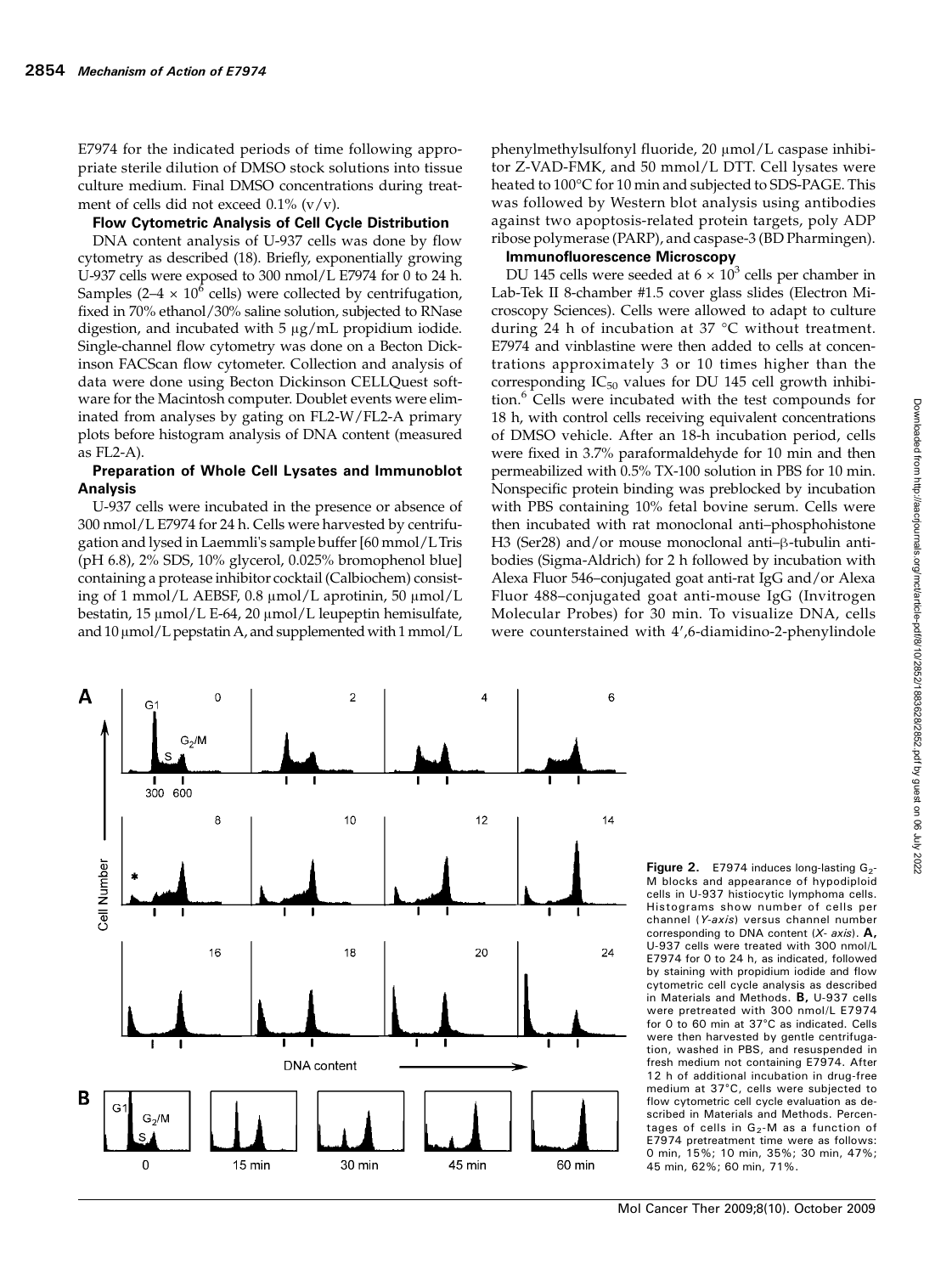Figure 3. Biochemical evidence of apoptosis induction by E7974. U-937 cells were treated with 300 nmol/L E7974 for 0 to 24 h, followed by Western blot analyses of whole cell lysates using an anti-PARP antibody that recognizes the cleaved (84 kDa) PARP polypeptide (top) and an anticaspase 3 antibody that recognized both uncleaved (32 kDa) and cleaved forms of caspase-3 (bottom). Details of all procedures are presented in Materials and Methods.



(DAPI;Invitrogen Molecular Probes). Staining was analyzed using a Leica SP5 confocal microscope under oil immersion.

#### In vitro Tubulin Polymerization Studies

Tubulin polymerization assays were done using a kit purchased from Cytoskeleton, Inc. following manufacturer's recommended procedure. Briefly, lyophilized bovine brain tubulin was resuspended at 3.2 mg/mL in ice-cold G-PEM buffer [80 mmol/L PIPES (pH 6.9), 2.0 mmol/L  $MgCl<sub>2</sub>$ , 0.5 mmol/L EGTA, 1.0 mmol/L GTP, 5% (v/v) glycerol]. Concentrated (10×) working solutions of test agents were prepared in G-PEM buffer containing 10% DMSO. The final concentration of DMSO in all reactions was 1%. Test agents were placed into wells  $(10 \mu L/well)$ of 96-well half-area plates, which were then prewarmed to 37°C in a VERSAMAX microplate reader (Molecular Devices). Tubulin solution (100  $\mu$ L/well) was added to wells and mixed with compounds to achieve a final tubulin concentration of 2.9 mg/mL. Plates were returned to the plate reader and read at 340 nm once per minute for 60 min at 37°C using a kinetic protocol. Raw data were processed using the GraphPad Prism program to determine  $V_{\text{max}}$  and IC<sub>50</sub> values.

#### In vitro Tubulin Binding Studies

Bovine brain tubulin was resuspended in G-PEM buffer (described above) at a concentration of 0.5 mg/mL. Tubulin solution (150  $\mu$ L) was mixed with 3  $\mu$ L of <sup>3</sup>[H]ER-809878 (250  $\mu$ mol/L, 10 mCi/mL) or 3  $\mu$ L of <sup>3</sup>[H]ER-812906 (333 μmol/L, 10 mCi/mL), respectively. Reaction mixtures were incubated for 30 min at 37°C. Each sample was then distributed into 3 wells (50 μL/well) of a 96-well plate. Plates were placed on ice and exposed to UV light (350 nm) for 90 min using a UV hand lamp (model UVL-28, 8W, UVP) at a distance of 1.5 cm from the sample. Following UV cross-linking, samples were pooled and mixed with Laemmli's sample buffer (Sigma-Aldrich), followed by heating to 100°C for 3 min and SDS-PAGE (7.5% gels). One gel was stained with Coomassie Blue, and a duplicate gel was treated with Amplify reagent (Amersham Biosciences) for 30 min, dried, and exposed to

X-ray film for 13 d at −80°C. The film was developed and scanned using a Microtek ScanMaker 6000.

### **Results**

#### Effect of E7974 on Cell Cycle Distribution

E7974 is a potent inhibitor of cancer cell growth in vitro and in vivo.<sup>6</sup> To investigate the mechanism of cell growth inhibition, we sought to determine which stage in the cell cycle is interrupted by treatment with E7974. Analysis of cell cycle distribution of U-937 human histiocytic lymphoma cells was done after 0- to 24-hour exposure to E7974. Figure 2A shows the changes in cell cycle distribution as a function of time of exposure to E7974. Exponentially growing U-937 cells were treated with 300 nmol/L E7974 and samples were collected at the times indicated in the top right corner of each panel. Data shown represent relative numbers of cells (Y-axis) as a function of fluorescence intensity (X-axis). The  $G_1$  and  $G_2$ -M DNA contents were adjusted to 300 and 600 arbitrary units, respectively. Untreated cell preparations (0-hour exposure to E7974) show a typical pattern of continuously growing cells distributed in  $G_1$ , S, and  $G_2$ -M phases (Fig. 2A, top left). Treatment with E7974 induced a  $G_2$ -M block beginning as early as 4 hours of treatment and increasing continuously thereafter. Concurrently, numbers of cells in  $G_1$  diminished beginning at 4 hours of exposure to E7974. By 10 hours, the  $G_1$  phase had become completely depleted, indicating a complete blockage of new cells progressing through mitosis. An increasing hypodiploid cell population is evident at 8 hours of exposure to E7974 (\*), suggesting that cells undergo apoptosis after prolonged blockage in  $G_2$ -M (19). After 24 hours of exposure to E7974, nearly all cells were hypodiploid.

To investigate whether induction of apoptosis by E7974 occurs under both anchorage-independent and anchoragedependent cell culture conditions, we used human prostate cancer DU 145 cells, which grow as a monolayer culture. Effects of E7974 on DU 145 cells were similar to those seen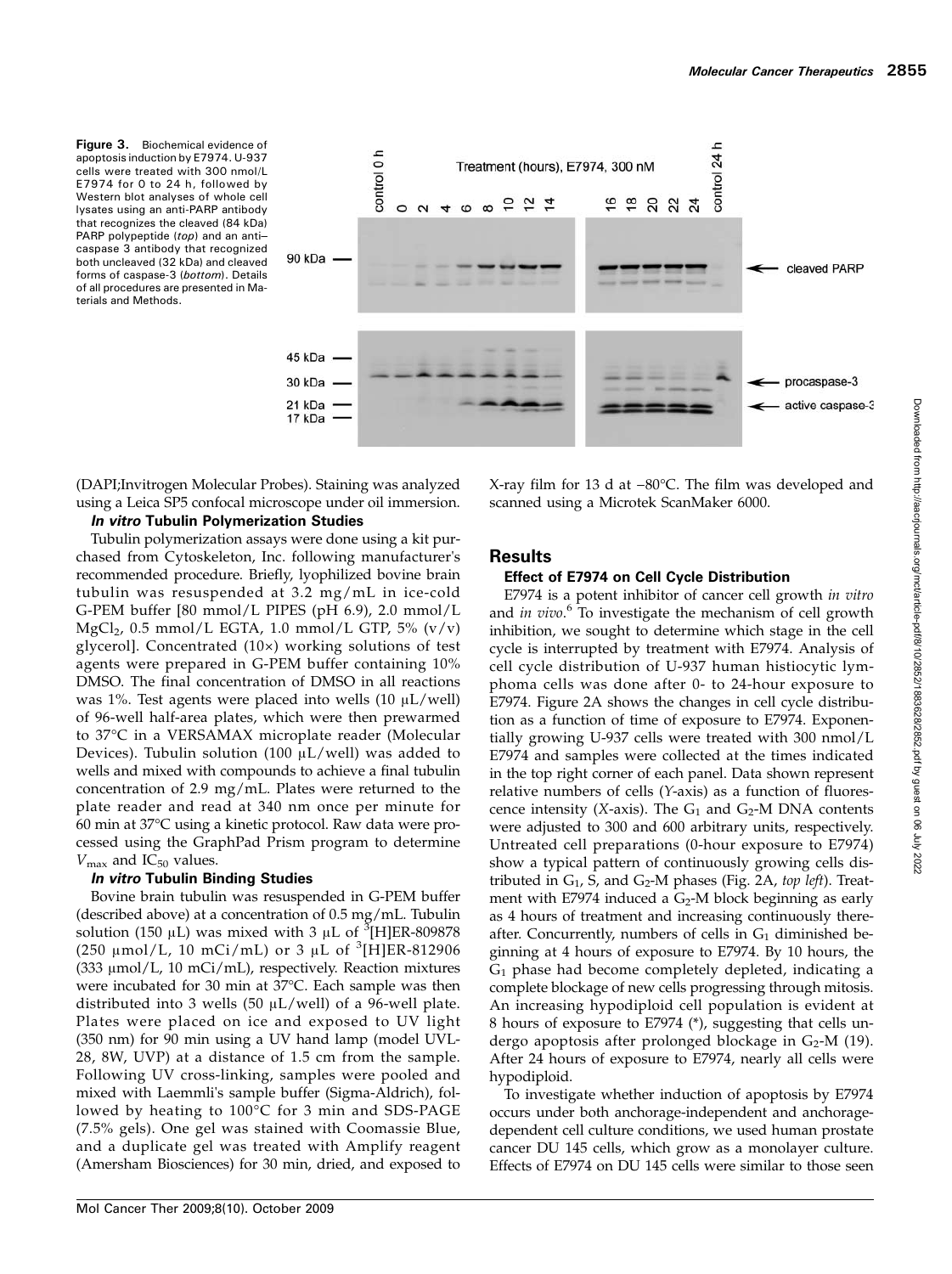

Figure 4. E7974 blocks mitotic spindle formation and decreases microtubule density in DU 145 human prostate cancer cells. Left, DU 145 human prostate cancer cells were treated for 18 h: untreated (DMSO), E7974 (19.5 or 65 nmol/L), or vinblastine (8.4 or 28 nmol/L). Cells were then fixed and stained with DAPI (blue), anti–β-tubulin (*green*), and anti– phospho-histone H3 (red; top three panels) or DAPI (blue) and anti–β-tubulin (green; two bottom panels) as described in Materials and Methods. Staining was analyzed using a Leica SP5 confocal microscope at ×400 magnification with oil immersion.

in U-937 suspension cultures: treatment with 300 nmol/L E7974 resulted in  $G_2$ -M block and a presence of a significant hypodiploid peak (data not shown). This suggests that DU 145 cells in monolayer culture undergo processes consistent with apoptosis following prolonged E7974-induced mitotic blocks.

In separate experiments, levels of phospho-histone H3 levels, a marker for mitosis (20), were determined by flow cytometry in U-937 and DU 145 cells treated with E7974. Approximately 80% of U-937 cells and 40% of DU 145 cells collected in the  $G_2$ -M peak after 14 hours of treatment were positive for phospho-histone H3, suggesting that these fractions of the  $G_2$ -M cell populations were actually in mitosis (data not shown). Close to half of the hypodiploid U-937 cells were phospho-histone H3 positive, indicating that the source of hypodiploid cells was directly the mitotic cell population (data not shown). The presence of apoptotic cells in E7974-treated preparations was subsequently confirmed by two biochemical criteria, cleavage of PARP and caspase-3 (see Fig. 3, below).

As described above, continuous exposure to E7974 induced complete mitotic arrest after 10 hours. However, in a clinical setting, drug levels will decline after administration, and cells could potentially recover from effects of the drug and start dividing again. An experiment was thus done to determine the minimal time of exposure to E7974 needed to induce complete mitotic arrest (Fig. 2B). U-937 cells were exposed to 300 nmol/L E7974 for 0 to 60 minutes, the drug was washed away, and the cells were incubated in fresh medium for an additional 12-hour period. Cell cycle distribution was analyzed by flow cytometry at the end of the 12-hour washout period. As shown in Fig. 2B, only a short 60-minute exposure to E7974 was sufficient to induce complete mitotic arrest 12 hours later. By comparison, the half-life of E7974 in patients ranged from 6.3 to 26.9 hours as determined in phase I clinical studies (15). These data suggest that E7974 can induce its maximum effect before the blood levels of the drug decline between drug administrations.

# Induction of Apoptosis by E7974

To verify whether the hypodiploid DNA peaks seen in Fig. 2A corresponded to true apoptotic cells, E7974-treated cells were analyzed for the presence of two characteristic biochemical markers of apoptosis, proteolytic cleavage of procaspase-3, and PARP (21–23). Whole cell lysates of U-937 cells treated with E7974 or vehicle were prepared and subjected to SDS-PAGE followed by Western blot analysis with antibodies specific to caspase-3 and PARP. As shown in Fig. 3, procaspase-3 cleavage (activation) and PARP cleavage were both evident after 6 hours of exposure to 300 nmol/L E7974, a similar time at which the appearance of the hypodiploid cell population was detected by flow cytometry (Fig. 2). The presence of apoptotic cells in E7974-treated preparations, suggested by flow cytometry, was therefore confirmed by biochemical criteria.

Similar effects of E7974 (induction of mitotic block and apoptosis) were also observed in vivo. In MDA-MB-435 human melanoma xenografts, a single 2.4 mg/kg dose of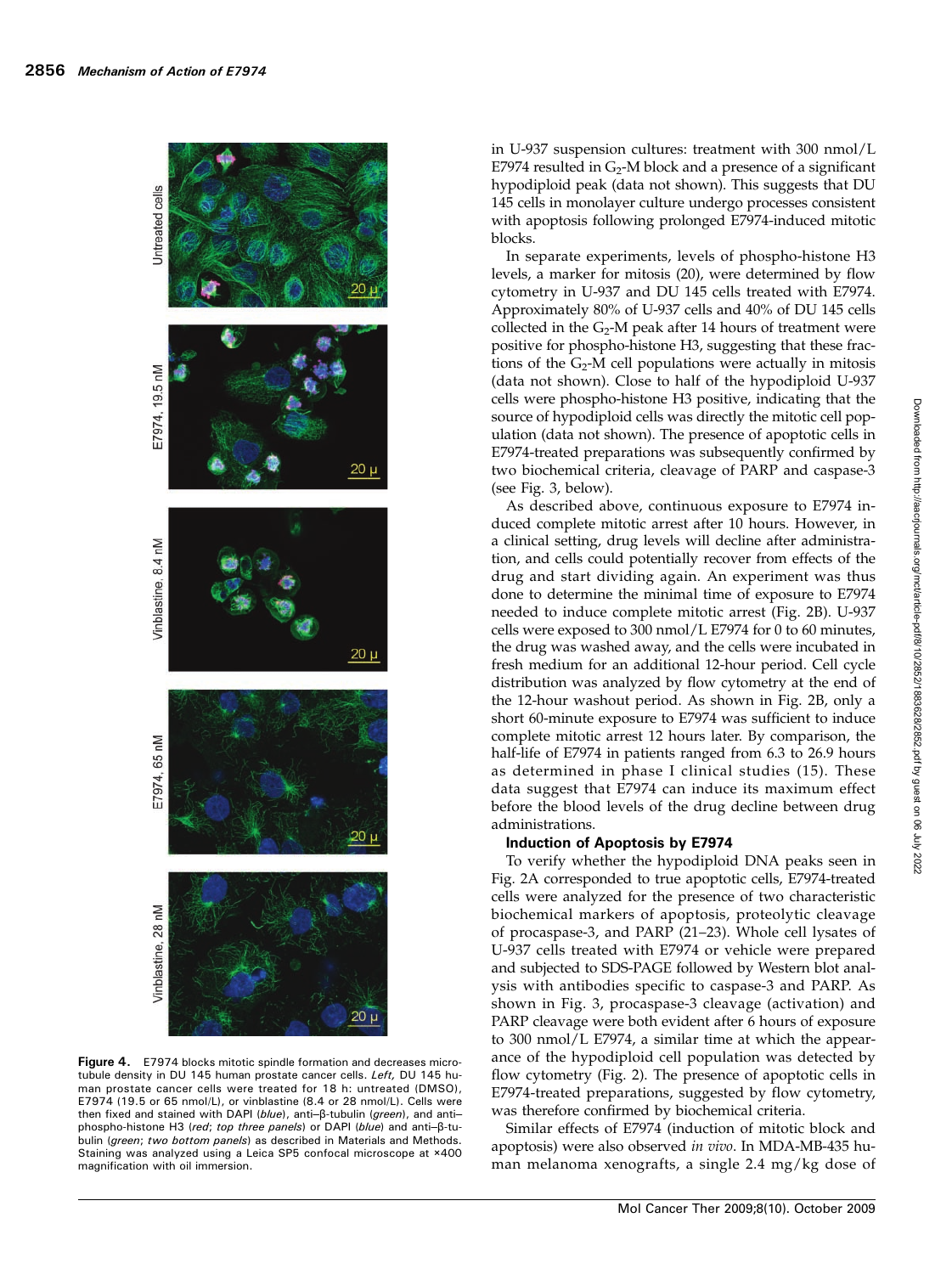E7974 induced a 5- to 6-fold increase in the levels of phosphohistone H3 and cleaved caspase-3 24 h after drug administration (determined by immunohistochemical analysis of tumor tissue).<sup>5</sup>

#### Disruption of Mitotic Spindle Apparatus in E7974- Treated Cells

The mechanism of E7974-induced cell cycle arrest described above was further studied in DU 145 human prostate cancer cells (Fig. 4). DU 145 cells were treated with 19.5 or 65 nmol/L E7974, and 8.4 or 28 nmol/L vinblastine for 18 h (concentrations that represented ∼3 and ∼10 times the respective  $IC_{50}$  values in  $D\tilde{U}$  145 cells<sup>6</sup>). Treated and untreated cells were stained with anti-tubulin antibodies to visualize microtubules, anti–phospho-histone H3 antibodies to visualize mitotic chromosomes, and with DAPI to label chromosomal material. Stained cells were analyzed by fluorescence microscopy. The untreated cell preparation (top) shows only small numbers of cells in mitosis, evident by bright staining with anti–tubulin and anti–phospho-histone H3 antibodies. In the untreated population, the majority of cells were negative for phospho-histone H3, indicating that

these cells had not entered mitosis. Two mitotic cells in metaphase can be seen in the untreated cell preparation (top) with normal mitotic spindle architecture; nondividing cells show a dense network of microtubules. Treatment with both E7974 and vinblastine induced marked increases in numbers of mitotic cells (positive for phospho-histone H3) as well as disruption of mitotic spindle formation. Most cells in E7974- and vinblastine-treated populations were arrested in mitosis and were unable to complete this process; in these populations, mitotic spindles were highly disorganized tangled arrays of short microtubule fragments, consistent with these two agents being inhibitors of microtubule polymerization. The chromosomal material in E7974 treated preparations was also present in a disorganized fashion, and the chromosomes evidently failed to align at the center of the mitotic cell. All mitotic cells in E7974 treated preparations were positive for phospho-histone H3, indicating that the cells have entered prophase but failed to progress to metaphase; suggesting that the arrest occurred in late prophase or prometaphase. Morphology of the chromosomal material in cells treated with vinblastine



Figure 5. Effects of E7974, vinblastine, and E7974 photoaffinity analogues on tubulin polymerization in vitro. The abilities of these compounds to inhibit polymerization of purified bovine brain tubulin in vitro was assessed as described in Materials and Methods. Absorbance at 340 nm was determined once per minute for 60 min. Points, means of triplicate measurements at each time point. A, E7974; B, vinblastine; C, ER-809878; D, ER-812906.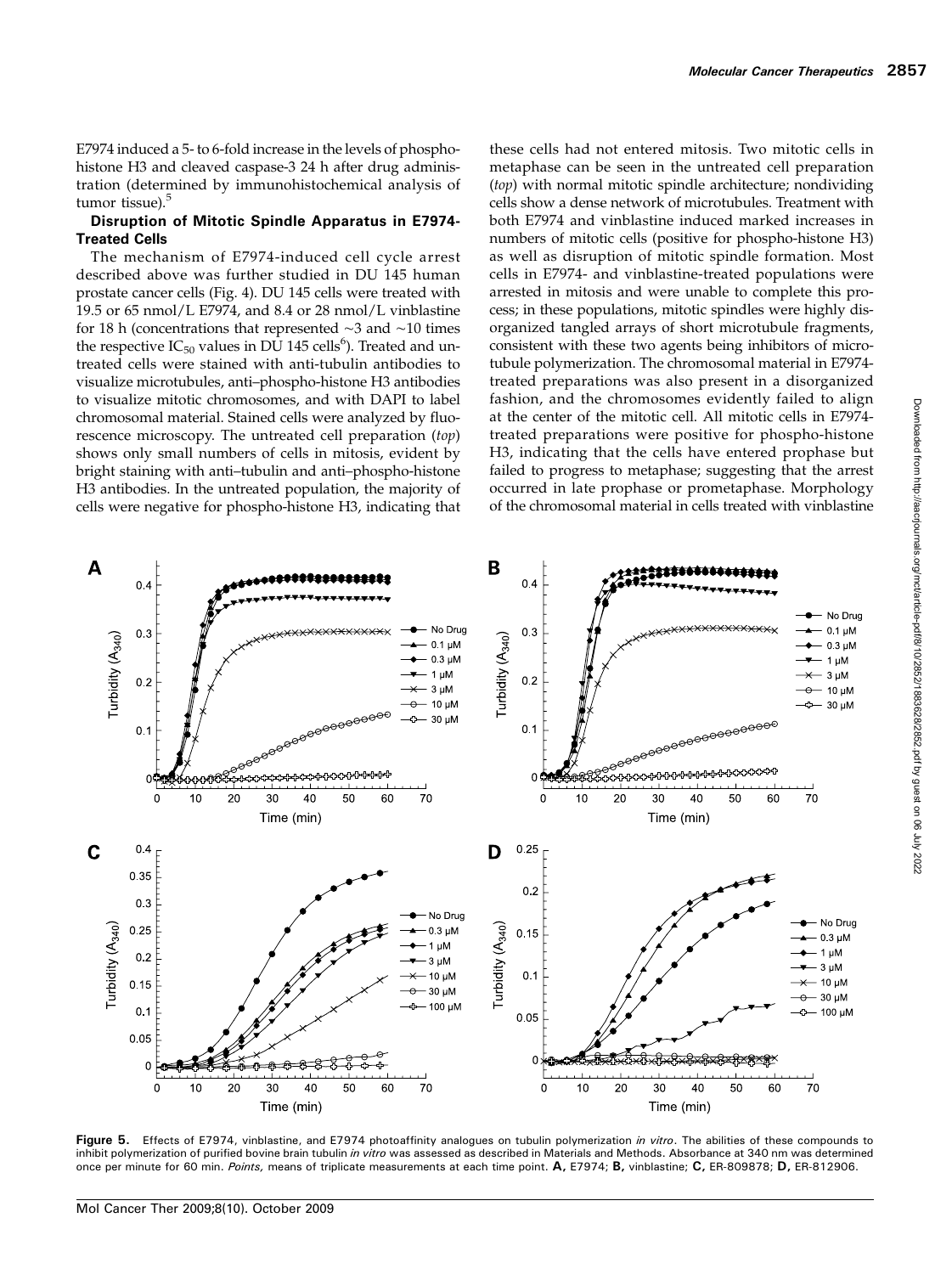

Figure 6.  $E$ 7974 photoaffinity probes interact dominantly with  $\alpha$ -tubulin. Radiolabeled photoaffinity analogues of E7974, [<sup>3</sup>H]ER-809878, and [<sup>3</sup>H] ER-812906 were incubated with bovine brain tubulin and UV cross-linked by UV irradiation as described in Materials and Methods. Samples were separated by SDS-PAGE followed by staining with Coomassie blue and processing for autofluorography.

was similar to that of E7974-treated cells. Treatment with higher concentrations of E7974 and vinblastine (19.5 and 8.4 nmol/L, respectively, ∼10-fold higher than the respective growth inhibitory  $IC_{50}$  values, as shown in the bottom panels) affected microtubules in nonmitotic cells. In these populations, there were marked decreases in microtubule density with both agents. Disruption of normal mitotic spindle formation and decreases in microtubule density are both consistent with E7974's mechanism of action as an inhibitor of tubulin polymerization.

In vitro Inhibition of Tubulin Polymerization by E7974

Effects of E7974 on polymerization of bovine brain tubulin in vitro were assessed and compared with those of the known tubulin depolymerizing agent vinblastine. As shown in Fig. 5A and B, both E7974 and vinblastine inhibited tubulin polymerization in a dose-dependent fashion, with E7974 and vinblastine showing similar  $V_{\text{max}}$  IC<sub>50</sub> values (3.9 and 3.2 μmol/L, respectively). Thus, E7974 inhibits tubulin polymerization similarly to the known tubulin polymerization inhibitor vinblastine, consistent with observations of  $G_2$ -M cell cycle blockage and perturbation of mitotic spindle architecture as described above.

#### Two Photoaffinity Analogues of E7974 Interact with α-Tubulin

To identify sites of interaction of E7974 with tubulin, two radiolabeled (tritiated) photoaffinity probes were synthesized (Fig. 1). During the course of medicinal chemistry optimization toward the final discovery of E7974, structureactivity relationships had indicated that the scaffold was tolerant to modifications at the t-butylglycine alkyl group and at the COOH terminus (24), at least with regard to cell growth inhibition potency. These two areas of the molecule were therefore chosen for modification into photoaffinity probes (25). The benzophenone moiety was chosen as the photo-labile group; it was incorporated via commercially available  $p$ -(3,5-dibromobenzoyl)phenylalanine, and the bromine atoms were replaced with tritium under standard hydrogenolysis conditions (or via the analogous nonbrominated p-benzoylphenylalanine derivatives to prepare nontritiated versions of the probes). The rationale for attaching probes both near the NH<sub>2</sub> terminus and at the COOH terminus was that this approach would provide more tubu-

lin binding information than if probe were attached only at either end of the molecule. The benzophenone moiety was incorporated into the E7974 scaffold either by replacing the  $t$ -butylglycine with a  $p$ -benzoylphenylalanine amino acid or by attaching a *p*-benzoylphenylalanine methyl ester to the COOH terminus of E7974 by an amide bond (ER-809878 and ER-812906, respectively; Fig. 1C and D). Nonradiolabeled versions of the two probe compounds were prepared and assayed for tubulin polymerization inhibition. Both photoaffinity analogues ER-809878 and ER-812906 inhibited tubulin polymerization in vitro, with  $V_{\text{max}}$  IC<sub>50</sub> values of 4.8 and 2.2 μmol/L, respectively (Fig. 5C and D). To cross-link the two <sup>3</sup>H-photoaffinity analogues to their binding sites on tubulin, probes were incubated with purified bovine brain tubulin and then exposed to UV irradiation. Following binding and cross-linking, α- and β-tubulin subunits were separated by SDS-PAGE and visualized by Coomassie blue and autofluorography (Fig. 6). Identities of the two bands ( $\alpha$ - and β-tubulin, upper and lower bands, respectively) were confirmed by Western blot analysis using tubulin type–specific antibodies (data not shown). With ER-809878, binding and cross-linking to α-tubulin (top band) dominated, although faint binding to β-tubulin (lower band) could also be seen. The second probe, ER-812906, also preferentially bound and cross-linked to  $\alpha$ -tubulin, although in this case binding to β-tubulin was somewhat greater than with ER-809878. Overall, results with both probes suggest that the E7974 binding site is on α-tubulin but probably very close to the β-tubulin junction within the context of  $\alpha/\beta$  tubulin dimer.

## **Discussion**

Drugs affecting microtubule function, such as the Vinca alkaloids and taxanes, are widely used clinically for the treatment of cancer. Despite their widespread use, however, such drugs are not universally efficacious in all cancers, and even when initially useful, their effectiveness is often ultimately limited by development of drug resistance. Thus, considerable opportunities exist for development of improved, microtubule-targeted agents.

Our interest in natural products as drug leads led us to further investigate literature reports regarding the therapeutic promise of hemiasterlin (8). Our initial in vivo anticancer evaluation of the natural product was hampered by the strong toxicity of hemiasterlin  $(5)$ .<sup>5</sup> As a consequence, we initiated a structure-activity study with the intent of identifying a molecule with: (*a*) an acceptable *in vivo* therapeutic window and (b) an optimized drug profile and novel therapeutic effects compared with existing antimitotic agents. The first set of analogues synthesized showed that hemiasterlin could be modified and still retain potent antiproliferative and antimitotic activity in vitro. This gave us hope that an analogue of hemiasterlin could be found that would possess superior pharmaceutical potential compared with the natural product itself. During the course of efforts to improve in vivo anticancer characteristics and pharmaceutical properties of the parent hemiasterlin, we synthesized a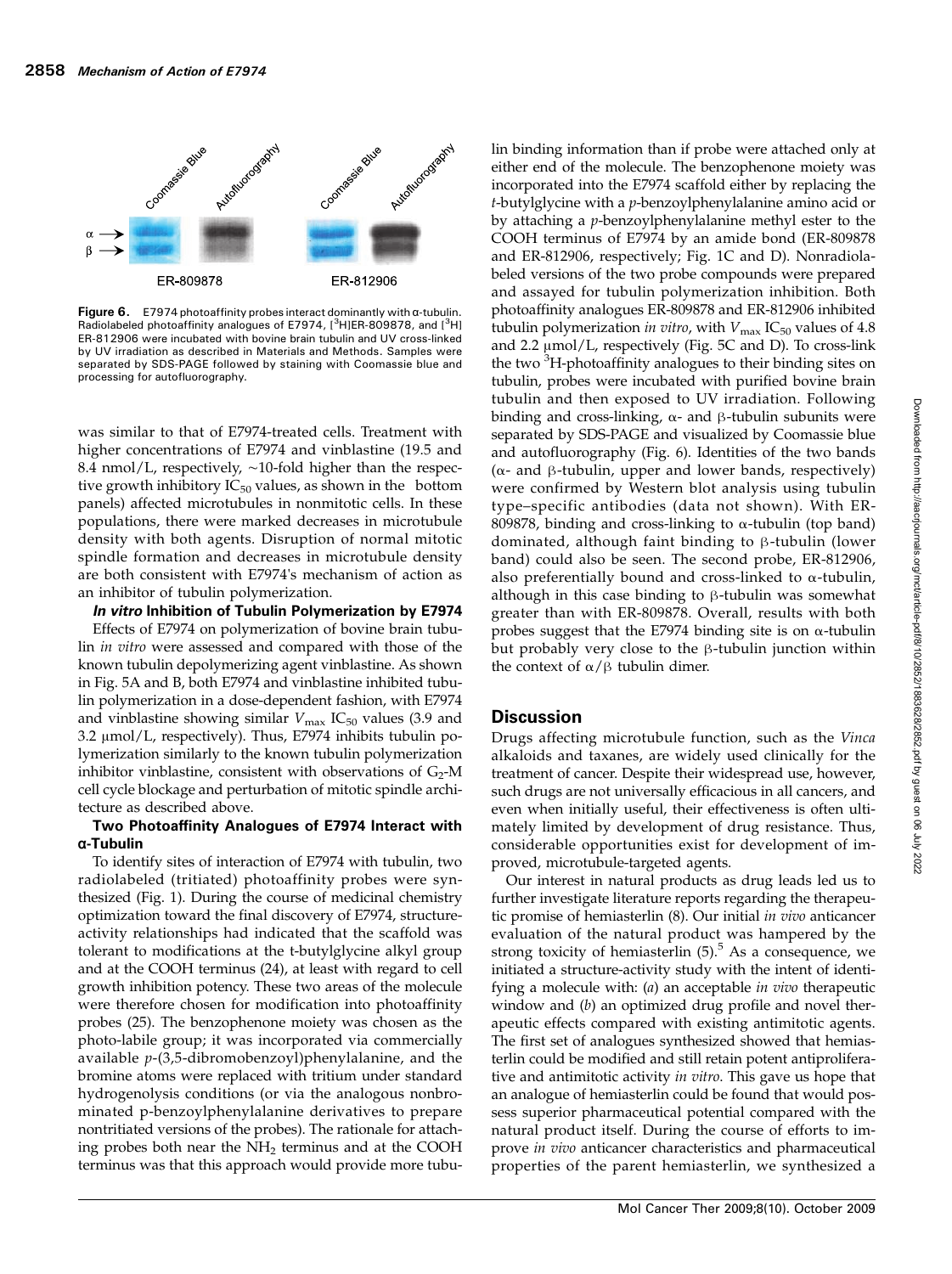novel N-isopropyl-D-pipecolic acid derivative, E7974. E7974 inhibits proliferation of a wide variety of human cancer cell types, is resistant to PgP-mediated drug efflux, and shows strong anticancer activity against many human cancer xenograft models in vivo.<sup>6</sup> The in vitro potency of E7974 does not exceed that of parental hemiasterlin, and the favorable characteristic of being resistant to PgP-mediated drug efflux is similar to that of hemiasterlin. $5$  However, the major advantage gained by our medicinal chemistry efforts to modify hemiasterlin was in the improved in vivo toxicity profile. Although hemiasterlin showed in vivo efficacy in several models  $(5)$ , such efficacy was observed only at doses that were associated with significant toxicity (body weight loss and mortality).<sup>5</sup> In contrast, E7974 shows a much greater efficacy to toxicity ration, inducing strong tumor growth inhibition and tumor regression in several models at or below maximally tolerated doses.<sup>6</sup>

In this report, we describe the antimitotic mechanism of action of E7974. Like parental hemiasterlin, E7974 inhibits polymerization of tubulin with an  $IC_{50}$  value similar to that of known tubulin polymerization inhibitor vinblastine. Microtubule dynamics are critical for the proper attachment and segregation of chromosomes during mitosis (1, 2); consistent with this, interference with tubulin polymerization by E7974 results in the inability of cells to complete mitosis. Immunofluorescence analyses of cells treated with E7974 show marked increases in numbers of cells positive for phospho-histone H3, a marker for mitosis, as well as profoundly abnormal mitotic spindle formation. Similar to vinblastine, at low concentrations, E7974 caused marked disruption of normal spindle architecture without noticeable effects on microtubule polymer mass. Decreases in microtubule density was evident with these two agents only at higher concentrations, consistent with reports suggesting that microtubule targeting agents can suppress microtubule dynamics at low concentrations without affecting the microtubule polymer mass (2, 26). These observations are also consistent with the fact that both E7974 and vinblastine are effective inhibitors of cell growth at much lower concentrations than those needed for inhibition of tubulin polymerization *in vitro* (sub to low nanomole per liter versus low micromole per liter, respectively).

Based on other microtubule-targeted drugs, it seems likely that E7974-induced  $G_2$ -M arrest followed by apoptosis is related to the observed disruption in mitotic spindle formation. The presence of apoptotic cells in E7974-treated populations was suggested by increases in hypodiploid cells and was further confirmed by marked proteolytic cleavage of caspase-3 and PARP. Other agents that disrupt microtubule dynamics (e.g., taxanes, Vinca alkaloids, halichondrins) have also been reported to induce apoptosis following a mitotic arrest (27–31), although the precise signaling pathways triggering apoptosis following mitotic arrest have not been completely elucidated. Recent reports suggest that vinblastine may induce apoptosis by stimulating phosphorylation of Bcl-2 and Bcl-xL (29, 30). Du et al. (29) hypothesized that phosphorylation of these antiapoptotic proteins directly precedes the onset of apoptosis and is carried out by a novel

kinase that is activated in response to microtubule damage. Consistent with these findings, we previously reported that exposure of cells to the halichondrin-based microtubule dynamics inhibitor eribulin (previously E7389) leads to Bcl-2 hyperphosphorylation followed by apoptosis (31). Albeit speculative at this point, it is conceivable that Bcl-2 and associated kinase pathways may play a similar role in apoptosis induction by E7974.

Our studies with photoaffinity analogues of E7974 suggest that the agent binds primarily to  $\alpha$ -tubulin, which represents an uncommon mechanism of drug interaction with tubulin. We prepared photoaffinity analogues of E7974 with the photo-labile moiety near both ends of the scaffold to probe as widely as possible. The most convenient areas of the scaffold for attaching a benzophenone while maintaining antitubulin activity were at the t-butyl position (ER-809878) and at the COOH terminus (ER-812906). When these molecules were irradiated in the presence of tubulin, it was found that ER-809878 covalently bound dominantly to  $α$ -tubulin, whereas ER-812906 bound mainly to  $\alpha$ -tubulin but also partially to β-tubulin. Our interpretation of these results is that the E7974 scaffold binds to α-tubulin, near the  $\alpha/\beta$ -tubulin heterodimer interface, such that the COOH terminus of E7974 (or a moiety attached to the COOH terminus) is in proximity to β-tubulin. The benzophenone moiety in the second probe (ER-812906) may have the flexibility and range of motion necessary to extend across the  $\alpha/\beta$  interface.

Most tubulin polymerization inhibitors bind to β-tubulin (2, 32), and thus, polymerization inhibitors that bind to α-tubulin are distinctive. Our results are not inconsistent with those published for two similar photoaffinity analogues of taltobulin (HTI-286), a synthetic analogue of hemiasterlin developed by Wyeth (33, 34). To make its photoaffinity analogues, Wyeth incorporated a benzophenone, respectively, at either the  $NH<sub>2</sub>$  terminus or at the *t*-butyl position of taltobulin (34). Thus, although our ER-809878 and one of Wyeth's probes each have a benzophenone moiety in the position of the parent compounds' respective t-butyl groups, ER-812906 and Wyeth's other probe have their respective photoaffinity moieties on opposite ends of the respective parent molecules. Unlike our probes, Wyeth's probes were found to label α-tubulin exclusively (34). Although ER-809878 and ER-812906 each have a benzophenone group not present in E7974, it seems likely that the mechanism of E7974's antimitotic action is similar to that of other hemiasterlin analogues (predominant binding to α-tubulin) and is thus distinct from most other classes of tubulin binding agents that principally bind to β-tubulin.

Based on its promising preclinical in vitro and in vivo efficacy as well as its novel, α-tubulin–targeted mechanism, E7974 was selected for clinical evaluation for cancer, and is currently in phase I clinical trials. Results from those trials will ultimately answer the question of suitability of this agent for cancer therapeutic purposes.

# Disclosure of Potential Conflicts of Interest

No potential conflicts of interest were disclosed.